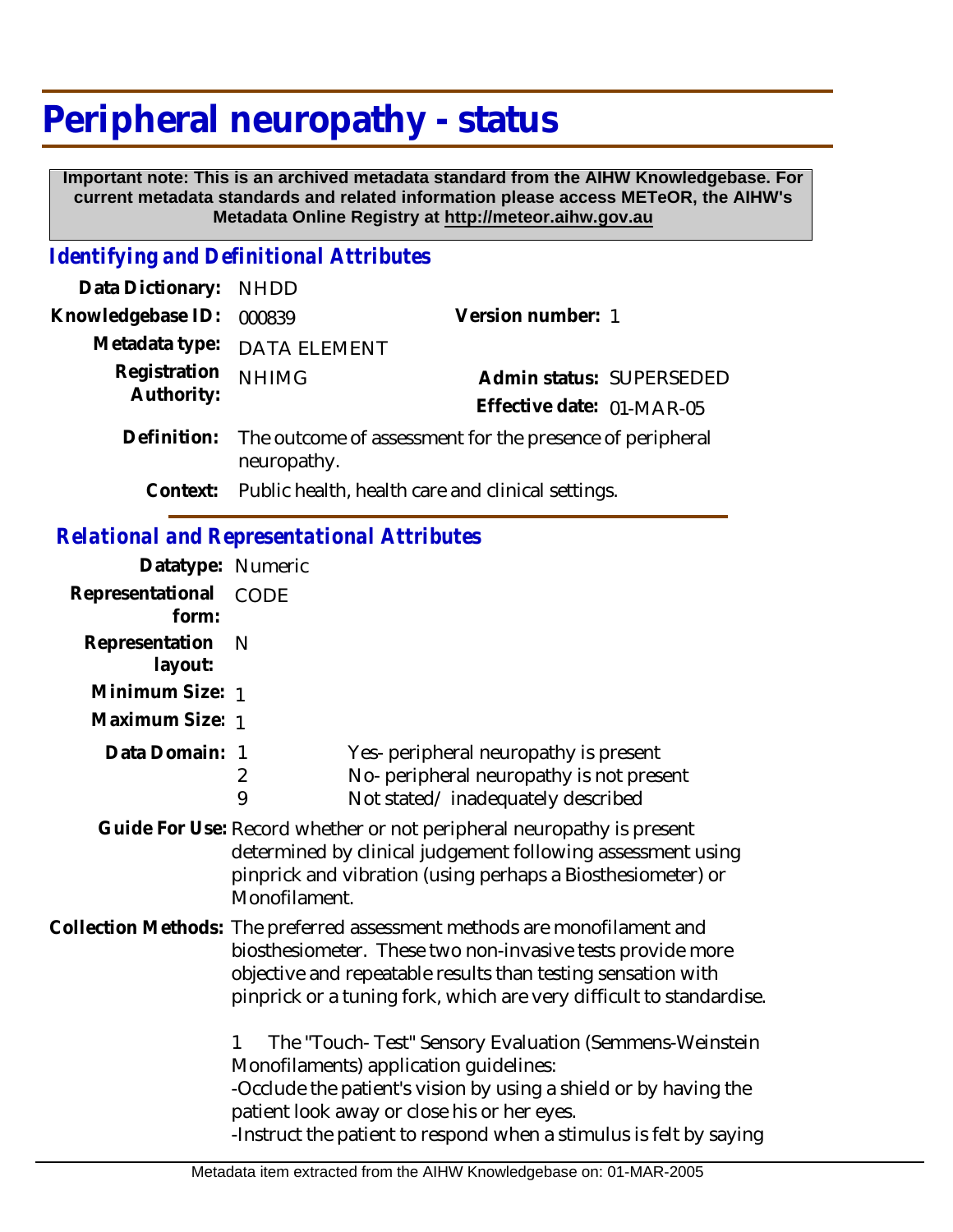"touch" or "yes".

-Prepare to administer the stimulus to the foot (dorsal or plantar surface).

-Press the filament of the Touch

-Test at a 90 degree angle against the skin until it bows. Hold in place for approximately 1.5 seconds and then remove.

To assure the validity of the sensory test findings:

-The patient must not be able to view the administration of the stimuli so that false indications are avoided.

-The nylon filament must be applied at a 90 degree angle against the skin until it bows for approximately 1.5 second before removing.

-If the patient does not feel the filament, then protective pain sensation has been lost.

2 Testing vibration sensation with a biothesiometer - application guidelines:

-The biothesiometer has readings from 0 to 50 volts. It can be made to vibrate at increasing intensity by turning a dial.

-A probe is applied to part of the foot, usually on the big toe. -The person being tested indicates as soon as he/she can feel the vibration and the reading on the dial at that point is recorded. The reading is low in young normal individuals (ie. they are very sensitive to vibration). In older individuals, the biothesiometer reading becomes progressively higher. From experience, it is known that the risk of developing a neuropathic ulcer is much higher if a person has a biothesiometer reading greater than 30 - 40 volts.

Related metadata: relates to the data element Foot deformity version 1

relates to the data element Foot lesion - active version 1 relates to the data element Foot ulcer - current version 1 relates to the data element Foot ulcer - history version 1 relates to the data element Lower limb amputation due to vascular disease version 1 relates to the data element Peripheral vascular disease in feet status version 1 relates to the data element Health professionals attended - diabetes

mellitus version 1

## *Administrative Attributes*

Source Document: National Diabetes Outcomes Quality Review Initiative (NDOQRIN) data dictionary.

**Source Organisation:** National Diabetes Data Working Group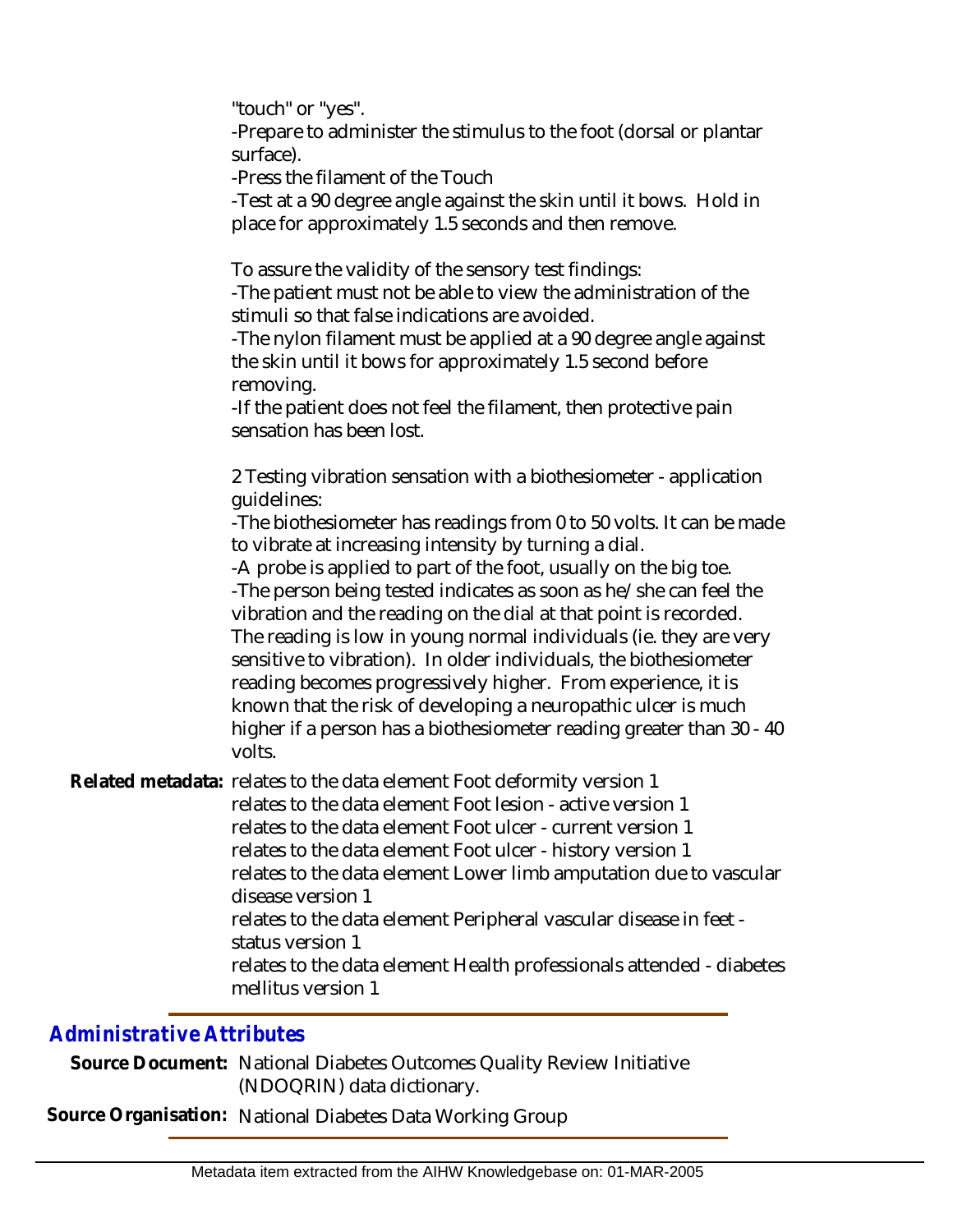Comments: Peripheral neuropathy is a general term indicating peripheral nerve disorders of any cause.

> The most important aspect of grading diabetic neuropathy from a foot ulceration point of view is to assess the degree of loss of sensation in the feet.

Examine for neuropathy by testing reflexes and sensation preferably using tuning fork (Standard vibration fork 128 hz), pinprick, 10g monofilament and/or biothesiometer.

Diabetic neuropathy tends to occur in the setting of long-standing hyperglycaemia.

Peripheral neuropathy, which affects about 30% of people with either type 1 or type 2diabetes, is the major predisposing disorder for diabetic foot disease. Peripheral neuropathy in feet results in loss of sensation and autonomic dysfunction. Neuropathy can occur either alone (neuropathic feet) or in combination with peripheral vascular disease causing ischaemia (neuro-ischaemic feet). Purely ischaemic feet are unusual, but are managed in the same way as neuro-ischaemic feet (see Australian Diabetes Society - Position Statement - The Lower Limb in People With Diabetes).

As stated by Duffy and others, the rate of lower extremity amputations can be reduced by 50% by the institution of monofilament testing in a preventive care program.

Diabetes polyneuropathy is frequently asymptomatic but may be associated with numbness, tingling and paraesthesia in the extremities, and less often with hyperesthesias. The most common form is a distal, symmetric, predominantly sensory polyneuropathy, which begins and is usually most marked in the feet and legs.

If symptomatic neuropathy is present consult with endocrinologist or physician specialising in diabetes care since options are available for the relief of symptoms.

Peripheral nerve function should be checked at least yearly in the patient with diabetes.

#### References:

1997 North Coast Medical, INC. San Jose, CA 95125; 800 821 - 9319.